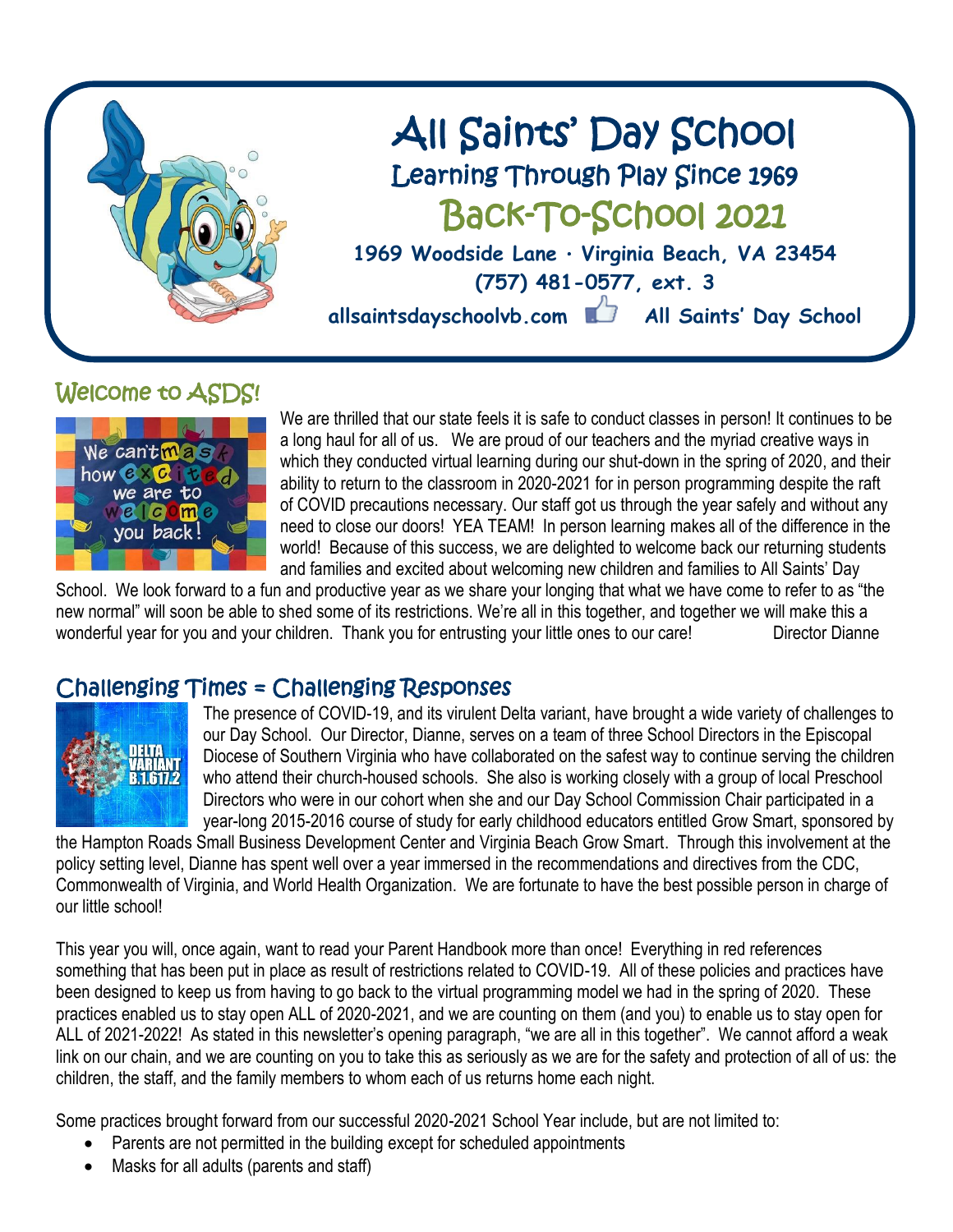- Adult social distancing
- Daily temperature checks required for student admission
- Staggered opening times
- No co-mingling of classes
- Bathroom schedules
- Playground schedules
- No after-school playground use
- Heightened sanitation of spaces throughout the day, and industrial sanitizing each evening

## Meet the Teacher!



COVID-19 is in charge of this one too! As with last year, we are neither hosting our traditional Wednesday evening "Parents' Night" nor our Thursday morning "Meet-The-Teacher" for our children this year. COVID-19 restrictions have impacted our freedom to gather in these ways. Instead, our teachers will be scheduling individual meetings with parents who will bring their children to explore the classroom and meet their new teachers. As you will hear often, "It worked last year, and we are counting on it to work again this year!"

# Changes in Staffing for 2020-2021

We have been successful in securing just the right folks to fill the shoes of ASDS staff members who did not be return this fall.

- Teachers Cathy Cronquist (Dolphins Lead), Teresa Jones (Dolphins Assistant), Katie Parker (Sea Otters Lead), Joanna Washburn, (Sea Turtles Lead), and Dana Henning (Music) are not returning.
- Because we no longer need a Kindergarten, now that John B. Dey has a full day K program, Teachers Cathy and Teresa have not been replaced.



### Staff Assignments for 2020-2021

Here's the lay of the land for 2021-2022! We hope the table below helps you put everyone in her place.

| <b>Class</b>        | <b>Position</b>     |  | 2021-2022 Staff      |  |
|---------------------|---------------------|--|----------------------|--|
| Sea Turtles         | Lead Teacher        |  | Stefanie Jimenez     |  |
| Sea Turtles         | Assistant           |  | Patsy Johnson        |  |
| <b>Starfish</b>     | <b>Lead Teacher</b> |  | Sandra Bucklew       |  |
| <b>Starfish</b>     | Assistant<br>(MWF)  |  | <b>Beth Schubert</b> |  |
| <b>Starfish</b>     | Assistant<br>(T/Th) |  | <b>Terry Sherman</b> |  |
| Stingrays           | Lead Teacher        |  | Susan Lambert        |  |
| Stingrays           | Assistant           |  | Devin White          |  |
| Sea Otters          | Lead Teacher        |  | Stephanie Smith      |  |
| Sea Otters          | Assistant           |  | Leslie Drehoff       |  |
| Librarian           | Teacher             |  | Sandra Bucklew       |  |
| Music, Art + Chapel | Teacher             |  | Claudia Moorad       |  |
| Spanish             | Teacher             |  | Mercedes Pham        |  |
| KidFit              | Teacher             |  | Jess Glenn           |  |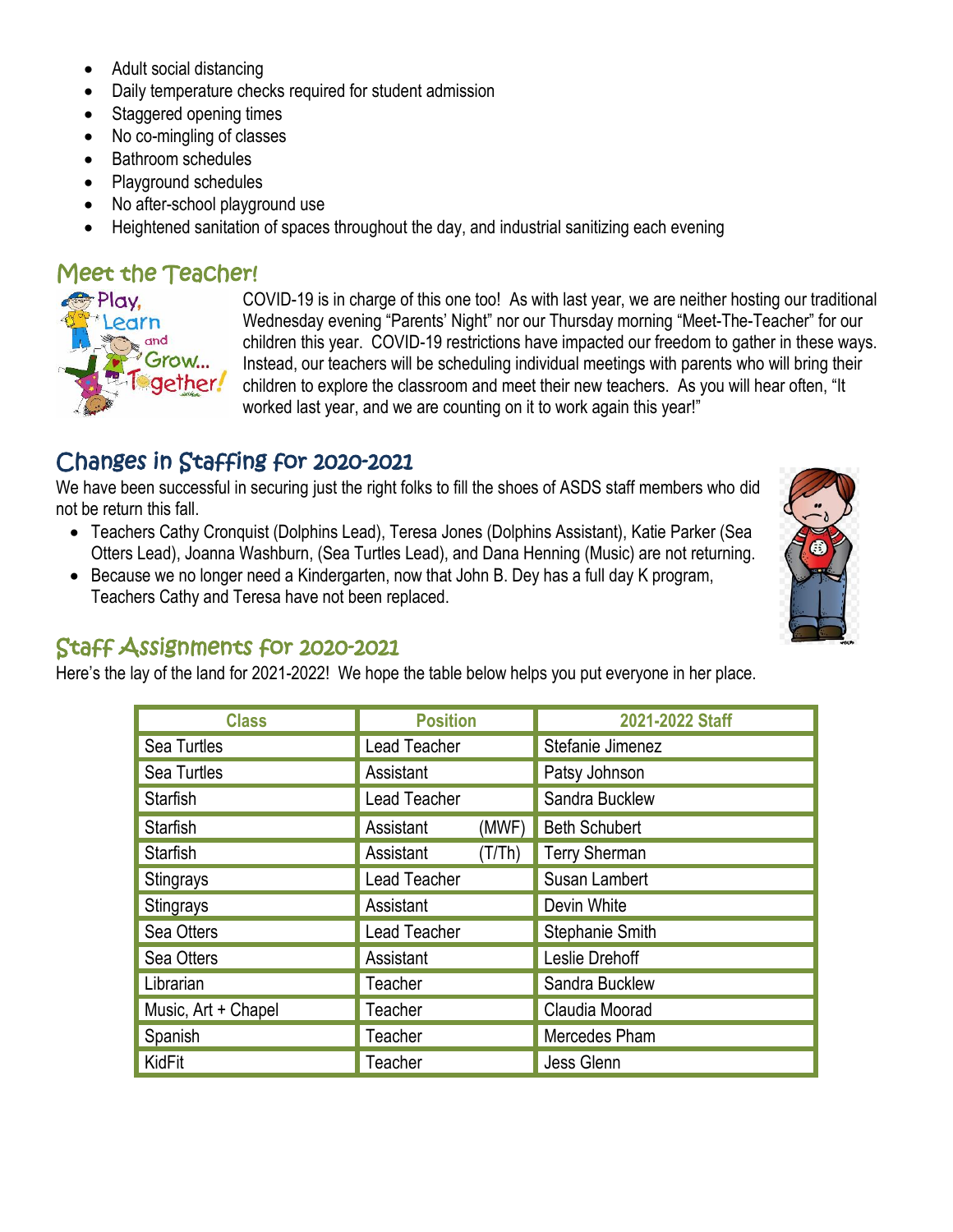# Introducing Our New Staff



**Stephanie Jimenez** We welcome Stefanie Jimenez, the new teacher for the Sea Turtles. Stefanie grew up right here in Virginia Beach and attended school locally. She started at Windsor Oaks Elementary and finished at Old Dominion University in 1986. Stefanie and her husband, Julio, have been married since 1998. They have four children together and are expecting their  $8<sup>th</sup>$  grandchild at the end of September. She has over 35 years of experience working with young children with certifications in Better Child Care. In Stefanie's words, "I enjoy watching children grow, learn, and re-introduce us grownups to wonder and curiosity. I am looking forward to seeing your little ones blossom!"

#### **Stepfanie Smith**



We welcome Stephanie Smith who comes to us having worked in the education field for sixteen years. She was a self-proclaimed "Military Brat" as her father was a Marine who landed in Virginia Beach many years ago. Stephanie has been married for 24+ years and has two kids. Her son, Reese, is a rising junior at James Madison University and her daughter, Elaine, is a rising freshman at Michigan State University. Stephanie began teaching preschool at Parish Day School while her daughter attended there, and then followed both of them to Baylake Pines School where she wore a variety of hats. When the school closed, she continued teaching in both nursery (ages 3 and 4) and preschool (ages 4 and 5) classes at Sunnybrook Day School. In her own words, "I enjoy working in play-based programs and believe wholeheartedly that it is the best way for children to learn. I am so

excited to continue my journey here at All Saints' as lead teacher of the Sea Otters!"

#### **Claudia Moorad**



We welcome Claudia Moorad as our new Music and Art Teacher! She is German-born; bringing to ASDS formal education and a rich background as a teacher and leader of music. Claudia has more than three decades of teaching and accompanying experience in churches, schools, and community programs. She also is a specialist and respected clinician in the area of Early Childhood Music and Art. Currently, she serves as Music Director at Foundry United Methodist Church and also operates a home-based piano studio. Claudia's hobbies include, textile art (especially knitting). She also likes to travel and visit with family and friends in Germany.

# Student Drop-Off and Pick -Up Schedules

The COVID-19 restrictions require the staggered arrival of students. As reflected herein.



# 8:20 Sea Turtles 8:20 Stingrays 8:30 Starfish 8:30 Sea Otters

**Glass Doors ASDS Main Entrance near the Sea Otters Class**

Student departure will take place from 11:45 – 12:00 with classes lined up individually at assigned locations along the sidewalks that border both lots. Stingrays and Sea Otters will be in the upper Main Entrance lot and Sea Turtles and Starfish will be at the lower lot near the glass

doors. We will get your child into his/her seat, but we are not to be responsible for buckling his/her in. We ask that you pull out of line into the lot to do this so that traffic is not held up. Thank you for helping us keep everyone, especially your children, safe.

# Harris Teeter VIC Card links to ASDS = CA\$H

Now is the time to link your Harris Teeter VIC cards linked All Saints' Day School! As of August 1st. Our school will start earning when Harris Teeter brands are purchased with a newly linked VIC card. For us points = **CA\$H**! So, if Harris Teeter is your store, or even a store you only visit occasionally, link up and help!

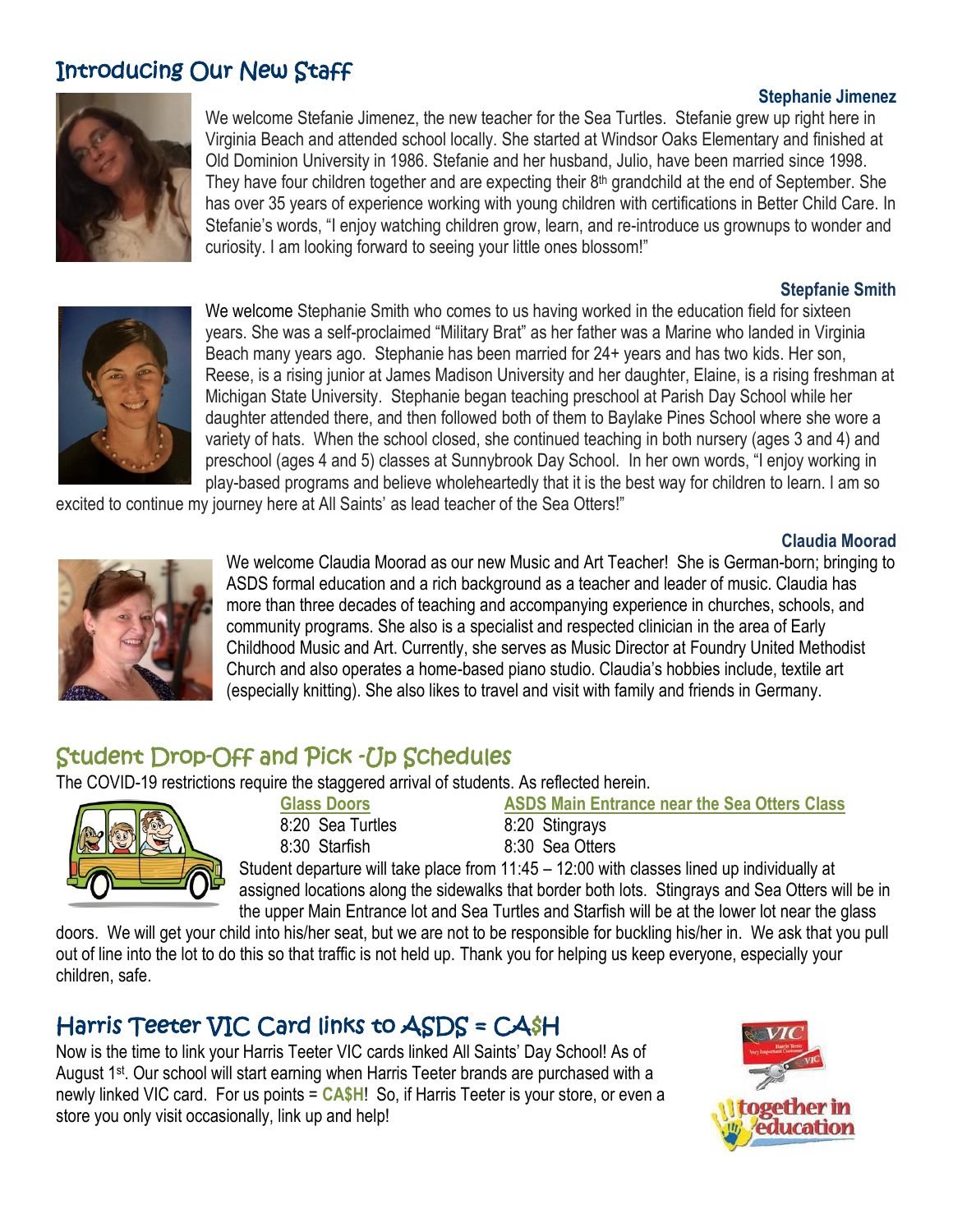# Monday Morning Chapel



We were excited that the Interim Rector at All Saints', Fr. Tom Crittenden, and Teacher Claudia are eager to help lead our traditional Monday morning Chapel gatherings. We disbanded with Chapel last year because of our commitment to avoid the co-mingling of our classes as a precautionary measure against the spread of COVID -19. With the virulence of the Delta Variant, we are reluctant to mess with that success. However, Fr. Tom brings with him with rich experience in leading chapel for schools in his previous settings, comes with a guitar, and is eager to get to know our kiddos. Teacher Claudia's speaks for itself in her introduction above. We'll keep you posted on our ultimate decision; one that will be made prioritizing the safety of the children

you have entrusted to our care.

# PATTCH Plans for the YEAR

At this point, PATTCH has neither formed, secured leadership, not begun to plan for the 2021-2022 school year. With the Delta Variant, a lot has been uncertain. Last year we need to drop and or significantly modify long held-traditions at ASDS. For those of you new to the school; either this year or last, we offer the following update from last year. It is our hope that we can at least replicate last year PATTCH schedule and modifications of activities, but SAFETY for our children is out top priority, and we will not be risking their health for a bit of camaraderie and fun.

#### **What does PATTCH do?**

PATTCH adds to our children's school experience by organizing fun and memorable events, teacher appreciation week, community service projects, and fundraisers. We raise money for new school equipment, maintaining the playground, and any other necessary supplies.

Typically, parents sign up early in the school year to chair, co-chair, and serve as committee members for each event. With this year being a bit different, we'd like to focus on the first half of the year right now. We hope to form a PATTCH committee that will oversee each of our events as they come up and ask for volunteers closer to the dates to remain flexible. If you're interested in serving on the PATTCH committee, please contact Director Dianne.

#### **PATTCH Fund:**

During a traditional school year, parents donate snacks, drinks and other goodies to various events. To limit items coming in from different sources, therefore hopefully cutting back on incoming germs, PATTCH will order supplies for each event and have them directly sent to the school. *We are asking that each student donate \$35 to the PATTCH fund to support these purchases.* They would possibly include individual popcorn snacks during movie night, treats on Halloween, Thanksgiving feast for each classroom, gifts at Christmas, etc. This allows us some flexibility for each event as well. We will track our expenses and provide a report upon request.

You can send your donation via check or VENMO: @Dianne-Islev-Petersen

#### **On the (PATTCH) Calendar so far… HALLOWEEN FESTIVITIES** *Friday October 29th*

We'd like to continue our costume parade and Trunk-or-Treat followed by classroom Halloween Parties this year.

## Your Monthly Newsletter

You can look for this newsletter on or about the first of each month. It will contain all sorts of news; including reports from the individual classrooms. It will also be chocked FULL of pictures. There will be a calendar of what's on the horizon for the current and ensuing months. The latter is on its own page and formatted as a fridge posting that both you and your children can reference. Some folks like to forward the newsletter to the grandparents, so they can keep up with what's going on with their little treasures. If the "grands" live at a distance, it gives them FaceTime™ fodder for engaging your children. If the grandparents do Facebook™, you might alert them to our FaceBook™ page. It will give them, and you, a nearly daily view of what's happening here at All Saints' Day School.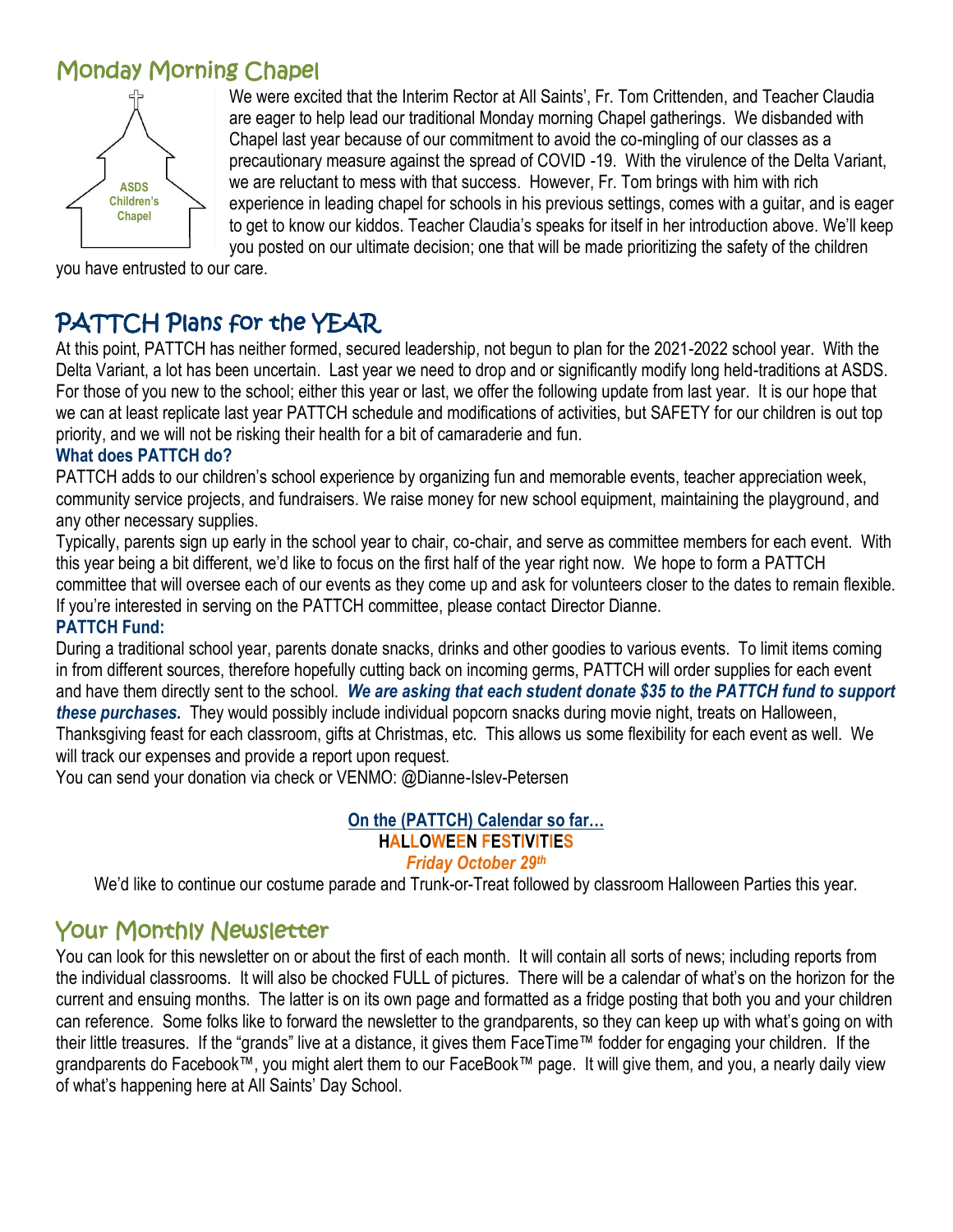# The Original ASDS Staff



This picture was taken just before Christmas in 1971, but it features four of the five ASDS lead teachers who opened our school in 1969. From left to right are: **Paula Jesberg, Gretchen Fisher, Libba Hill, Pat Evans Not in the picture is the Director (and photographer), Maureen Betterton.** Libba Hill is still an active member of All Saints' Episcopal Church and can often be found working in our front gardens.

## For the Fridge…

| Date                                      | <b>Kids' Version</b>              | Event                                                                  | <b>Notes</b>                                                                                                                                                                  |
|-------------------------------------------|-----------------------------------|------------------------------------------------------------------------|-------------------------------------------------------------------------------------------------------------------------------------------------------------------------------|
| September 7 <sup>th</sup>                 |                                   | The First Day<br>of School!                                            | Be sure to check your Parent<br>Handbook for this fall's<br>staggered drop-off procedures<br>and location assignments.                                                        |
| September 14 <sup>th</sup><br>Noon - 1:00 | <b>·</b> II <del>KIDFIT</del> II· | Tuesdays' After<br><b>School KidFit</b><br><b>Enrichment</b><br>begins | Please see flyer at the end of<br>this newsletter.<br>Contact Teacher Jess @<br>(910) 489-1149<br>JessFitVB@gmail.com<br><b>To Register</b>                                   |
| October 10 <sup>th</sup><br>Sunday        |                                   | All Saints'<br><b>Annual Animal</b><br>Fair                            | All Saints' Church is hosting an<br>Animal Fair and Blessing of the<br>Animals from $1:30 - 3:00$ in<br>God's Garden.<br>Join us with your live pet or<br>favorite "Stuffie"! |
| October 18 <sup>th</sup><br>Monday        |                                   | <b>Staff</b><br><b>Inservice Day</b>                                   | ASDS is CLOSED to students.                                                                                                                                                   |
| October 29 <sup>th</sup><br>Friday        |                                   | <b>Annual Fall</b><br><b>Festival</b>                                  | This PATTCH Sponsored-Event<br>will celebrate Halloween;<br>complete with classroom parties!                                                                                  |

**\*What is PATTCH?** PATTCH is Parents And Teachers Together for Children. At All Saints' Day School, this organization has existed since almost since "Day 1" of our existence way back in 1969. Think of it as the Day School's PTA. Although truncated at this point for 2021-2022, among the activities PATTCH supports, coordinates, and/or produces are: Halloween Trunk-Or-Treat, Spirit Week, Teacher Appreciation Week, and our End-of-the-Year Celebration.